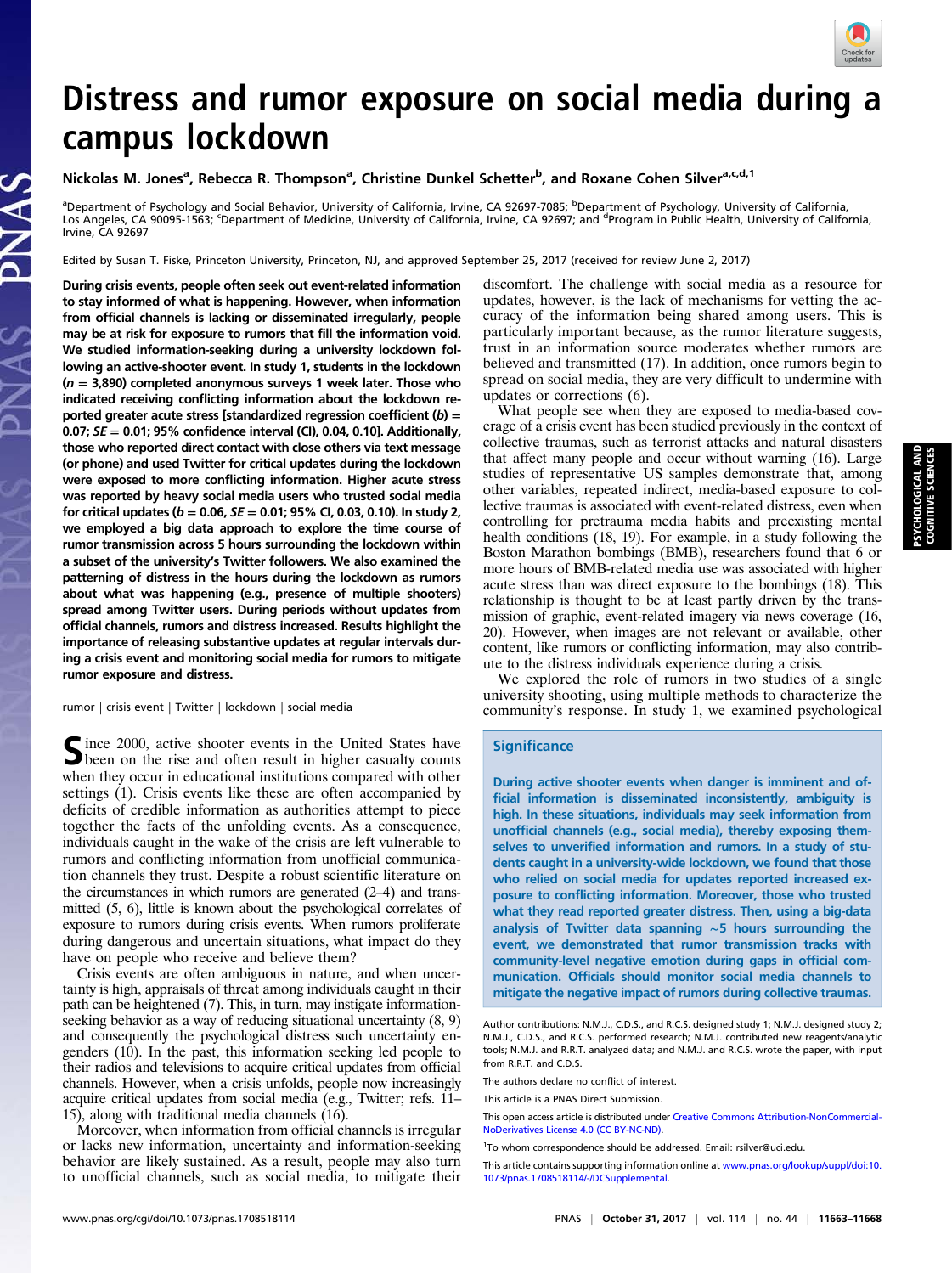|  | Table 1. Correlates of acute stress among students in the lockdown |  |  |  |  |  |
|--|--------------------------------------------------------------------|--|--|--|--|--|
|--|--------------------------------------------------------------------|--|--|--|--|--|

|                                              | Model 1, $n = 3.162^{\dagger}$                 |                 | Model 2, $n = 2.696^{\dagger}$ |                                               |                 |         |
|----------------------------------------------|------------------------------------------------|-----------------|--------------------------------|-----------------------------------------------|-----------------|---------|
| Variables                                    | $b(95% \text{ Cl})$                            | SE <sub>b</sub> | t                              | $b(95% \text{ Cl})$                           | SE <sub>b</sub> | t       |
| Completion week                              | $-0.05(-0.08, -0.01)$ *                        | 0.01            | $-3.10$                        | $-0.08(-0.13, -0.03)*$                        | 0.02            | $-3.23$ |
| Gender                                       |                                                |                 |                                |                                               |                 |         |
| Female $= 0$                                 |                                                |                 |                                |                                               |                 |         |
| Male                                         | $-0.37(-0.44, -0.29)$ **                       | 0.03            | $-10.27$                       | $-0.36(-0.44, -0.29)$ **                      | 0.03            | $-9.30$ |
| Other                                        | $0.48(0.16, 0.80)$ *                           | 0.16            | 2.98                           | $0.44(0.08, 0.80)$ *                          | 0.18            | 2.44    |
| Age                                          | $-0.01(-0.05, 0.01)$                           | 0.01            | $-0.93$                        | $-0.001(-0.01, 0.01)$                         | 0.004           | $-0.32$ |
| Prior shooting exposure                      | $0.17(0.08, 0.26)$ **                          | 0.04            | 3.85                           | $0.21(0.12, 0.31)$ **                         | 0.04            | 4.48    |
| Prior trauma-violence, war, other            | $0.13(0.10, 0.17)$ **                          | 0.01            | 8.07                           | $0.15(0.10, 0.19)$ **                         | 0.02            | 7.09    |
| Department affiliation, none $= 0$           | $0.10(0.03, 0.18)$ *                           | 0.03            | 2.86                           | $0.10(0.02, 0.18)$ *                          | 0.04            | 2.53    |
| Lockdown event exposure                      | $0.09(0.05, 0.12)$ **                          | 0.01            | 5.00                           | $0.05(0.02, 0.07)$ **                         | 0.01            | 4.00    |
| Alone, with others $= 0$                     | $-0.11(-0.21, -0.01)*$                         | 0.05            | $-2.25$                        | $-0.11(-0.22, -0.01)*$                        | 0.05            | $-2.14$ |
| Exposure to conflicting information          | $0.07(0.04, 0.10)$ **                          | 0.01            | 4.28                           | $0.08(0.04, 0.12)$ **                         | 0.02            | 4.14    |
| Count of traditional media use               | $0.01(-0.02, 0.05)$                            | 0.01            | 0.85                           | $0.01(-0.03, 0.05)$                           | 0.02            | 0.40    |
| Count of contact with friends/family         | $0.13(0.10, 0.17)$ **                          | 0.01            | 7.21                           | $0.09(0.06, 0.12)$ **                         | 0.01            | 6.70    |
| Count of social media use                    | $0.07(0.03, 0.10)$ **                          | 0.01            | 3.99                           | $-0.15(-0.28, -0.03)*$                        | 0.06            | $-2.42$ |
| Social media trust                           |                                                |                 |                                | $-0.06(-0.15, 0.01)$                          | 0.04            | $-1.55$ |
| Social Media Use $\times$ Social Media Trust |                                                |                 |                                | $0.06(0.03, 0.10)$ **                         | 0.01            | 3.66    |
| <b>Model statistics</b>                      | $F(13, 3, 148) = 43.02, P < 0.001; R^2 = 0.15$ |                 |                                | $F(15, 2,680) = 33.31, P < 0.001, R^2 = 0.15$ |                 |         |

 $*P < 0.05$ ;  $**P < 0.001$ ; all regression coefficients are standardized.

<sup>+</sup>Sample sizes vary across models due to missing data.

distress and correlates of communication-channel use among 3,890 students at a major university in the United States who were under a protracted lockdown (∼2 hours) during an active shooter event in which critical updates from officials were infrequent. In study 2, we employed a big data approach to explore the time course of rumor transmission and patterning of distress during the lockdown.

#### Study 1

Data were collected using a Qualtrics survey software link emailed on the researchers' behalf by the university administration to all enrolled students 7 days after the shooting. Students reported their distress about the lockdown by responding to items on a standardized multi-item measure of acute stress (21). Respondents also indicated the communication channels from which they acquired information and critical updates during the lockdown, including direct contact from close others (e.g., phone calls and texts from friends and/or family), traditional media (e.g., radio, television, online news), and social media (e.g., Twitter, Facebook, Snapchat, Reddit, Instagram). For every communication channel students used, they reported how much they trusted it for critical updates about the shooting and lockdown. To capture exposure to rumors during the lockdown, students reported the overall extent to which they received conflicting information about the details of the lockdown across all communication channels they used.

Results indicated that exposure to conflicting information was associated with acute stress related to the lockdown, after controlling for several relevant covariates (Table 1). Traditional media use was not associated with acute stress, but direct contact with close others and social media use were each associated with greater acute stress. We then examined whether trust in these communication channels moderated their respective relations with distress. No moderating effect was found for trust in direct contact with close others. However, greater acute stress was reported by heavy social media users who trusted social media for critical updates (Fig. 1). In addition, students who acquired critical updates via text messages from close others or via Twitter reported increased exposure to conflicting information compared to those who did not rely on these channels (Table 2).

#### Study 2

Because students in this first study who used Twitter reported increased exposure to conflicting information, in study 2 we examined the time course of community-level rumor generation and virality (i.e., degree to which rumors were circulated) among a subset of Twitter users who followed two official university Twitter accounts. Using R (22), we connected to Twitter via its Application Programming Interface (API) on the day of the lockdown and downloaded a list of the most recent 13,000 public followers of the university's primary and emergency response Twitter accounts. Two weeks later, we downloaded the most recent 200 tweets from each follower. Because tweets were timestamped, we constrained our analysis to tweets generated in the hour leading up to the initial 911 call until the second hour after the lockdown was lifted, segmenting time into 15-min blocks. Each tweet in this frame was tagged if it contained a rumor, defined as a statement verified to be blatantly false following the incident. To capture community-level distress about the lockdown, we devised an R script to automatically tag tweets referencing the lockdown



Fig. 1. Association between count of social media channels used during the lockdown and acute stress, moderated by level of trust in social media.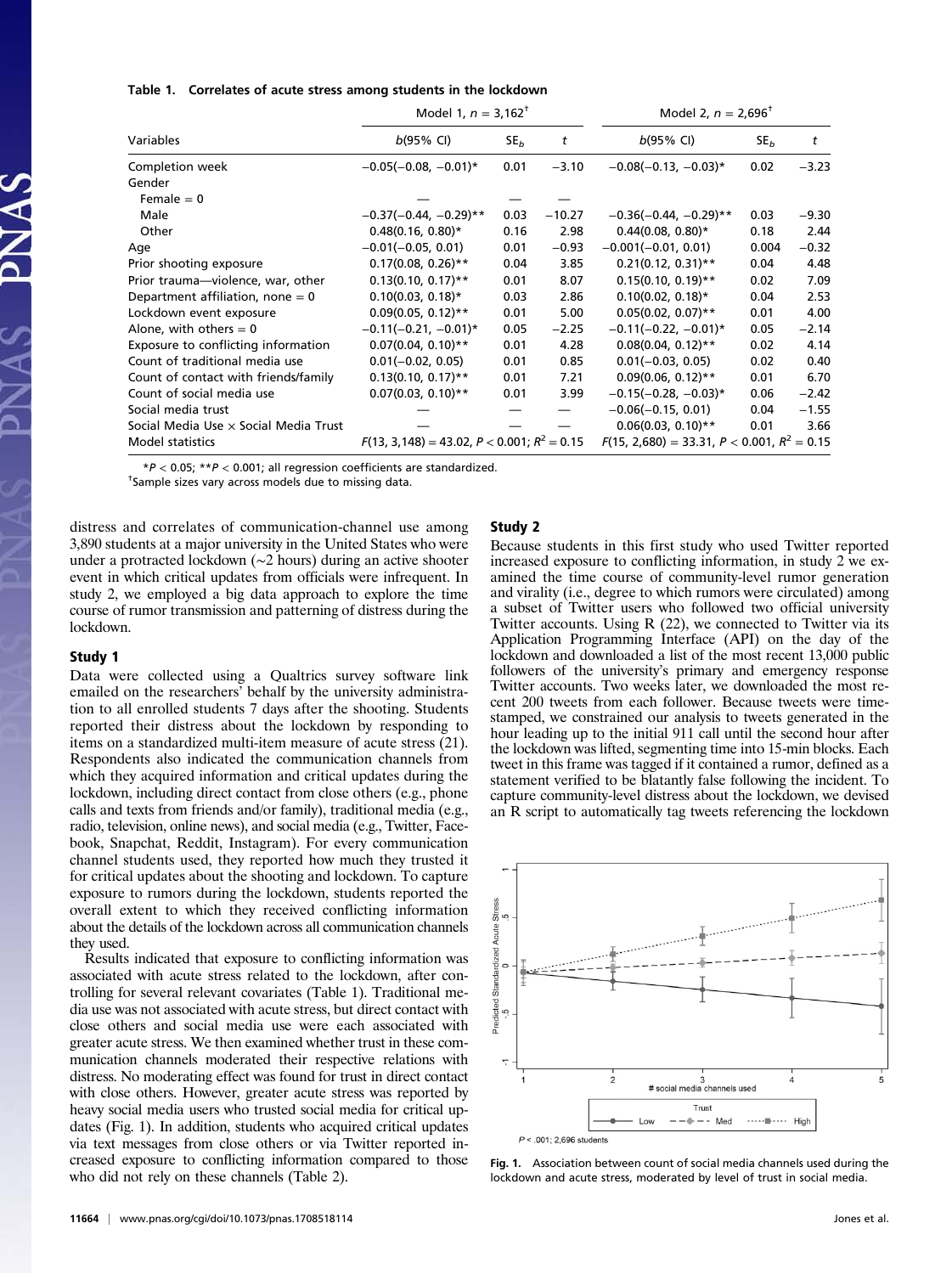incident (for a similar method, see ref. 23) and those containing negative emotion words using the Linguistic Inquiry and Word Counter (LIWC) negative emotion dictionary (24). For example, tweets about the lockdown that also contained words such as "distress" or "afraid" were tagged to reflect event-related negative emotions. Tagging tweets in this way allowed us to calculate a count of rumor tweets, as well as calculate the proportion of tweets with event-related negative emotions in each 15-min segment over time. We then overlaid the official campus alerts sent to all university students during the same time frame [\(Table S1\)](http://www.pnas.org/lookup/suppl/doi:10.1073/pnas.1708518114/-/DCSupplemental/pnas.201708518SI.pdf?targetid=nameddest=ST1).

Within the corpus of tweets generated around the lockdown time frame (Fig. 2), 38 rumors were identified ( $M_{\text{reduced count}} = 179$ ,  $SD = 427$ ; min = 0, max = 2,299). Viral rumors (i.e., those retweeted most frequently) involved descriptions of a nonexistent white male suspect and his movements. Other rumors involved claims of multiple deaths and warnings of multiple shooters at several locations on campus (Table 3). As depicted in Fig. 2, the bulk of rumors were generated during the 90-min gap in communication from campus officials after the first lockdown alert and continued consistently until a second campus alert was disseminated to remind students about the lockdown. Although the number of rumors decreased after the second alert, the virality of the few rumors that were generated in the time block after a third alert (again regarding the lockdown) far exceeded any rumor tweet in the preceding blocks (Fig. 3). It is not clear why the rumors in this block went viral, but it might have been due to more people becoming aware of the situation and wanting to pass information on to others. Although we cannot directly link them together, event-related negative emotions tracked almost identically with rumor virality consistently across time (Fig. 3). These findings suggest that the virality of rumors may be implicated in the transmission of distress during a crisis.

#### Discussion

Prior research on rumors demonstrates that situational ambiguity, high importance, and anxiety are necessary conditions for rumor generation (2–4). Consistent with this work, our findings indicate that during crisis events, when critical updates from official channels are irregular, rumors proliferate. Individuals who are caught in the path of a crisis event are often left feeling helpless and without situational control (25), which can lead people to see patterns in the information obtained that are not present (e.g., via illusory pattern perception; ref. 26). In addition, situational stress

|  | Table 2. Communication channels students consulted during     |  |  |
|--|---------------------------------------------------------------|--|--|
|  | the lockdown and their independent associations with exposure |  |  |
|  | to conflicting information ( $n = 3,393$ )                    |  |  |

| Variables                           | $b(95% \text{ Cl})$                          | SE <sub>b</sub> | t       |
|-------------------------------------|----------------------------------------------|-----------------|---------|
| Direct contact                      |                                              |                 |         |
| Text message from<br>a campus group | $0.41(0.34, 0.48)$ **                        | 0.03            | 11.49   |
| Text message from<br>a friend       | $0.29(0.16, 0.42)$ **                        | 0.06            | 4.58    |
| Text message from<br>family         | $0.09(0.01, 0.18)$ *                         | 0.04            | 2.16    |
| Phone call from a<br>friend         | $-0.09(-0.17, -0.01)*$                       | 0.04            | $-2.15$ |
| Phone call from<br>family           | $-0.03(-0.12, 0.05)$                         | 0.04            | $-0.81$ |
| Social media                        |                                              |                 |         |
| Twitter                             | $0.08(0.01, 0.14)$ *                         | 0.03            | 2.49    |
| Facebook                            | $0.07(-0.002, 0.14)^{\dagger}$               | 0.03            | 1.90    |
| Snapchat                            | $0.03(-0.04, 0.11)$                          | 0.03            | 0.90    |
| Instagram                           | $0.01(-0.06, 0.07)$                          | 0.03            | 0.15    |
| Reddit                              | $0.07(-0.02, 0.16)$                          | 0.04            | 1.52    |
| <b>Model statistics</b>             | $F(10, 3,382) = 25.28, P < 0.001, R2 = 0.07$ |                 |         |

 $*P < 0.05$ ;  $*P < 0.001$ ;  $^{\dagger}P = 0.057$ ; all regression coefficients are standardized.

may interfere with information processing via inhibited executive functioning (e.g., working memory, self-regulation processes; ref. 27). Taken together, these effects may diminish the myriad cognitive processes necessary for scrutinizing the veracity of unique and repeated information (28), such as content propagated on social media platforms during a crisis. This causal chain likely plays a role in increasing the potency of rumor exposure during potentially threatening and ambiguous crisis situations.

To mitigate this problem, we offer several recommendations. First, emergency officials should disseminate frequent updates to the affected population, in real time. In the context of a school shooting, repeated alerts have been found to increase the perception of urgency among participants who received them (29), a factor necessary for eliciting swift and appropriate action. Although we cannot explicitly test whether more frequent updates from official



Fig. 2. Time course of rumor generation, event-related negative emotions, and campus alerts in the hours before, during, and after the lockdown.

COGNITIVE SCIENCES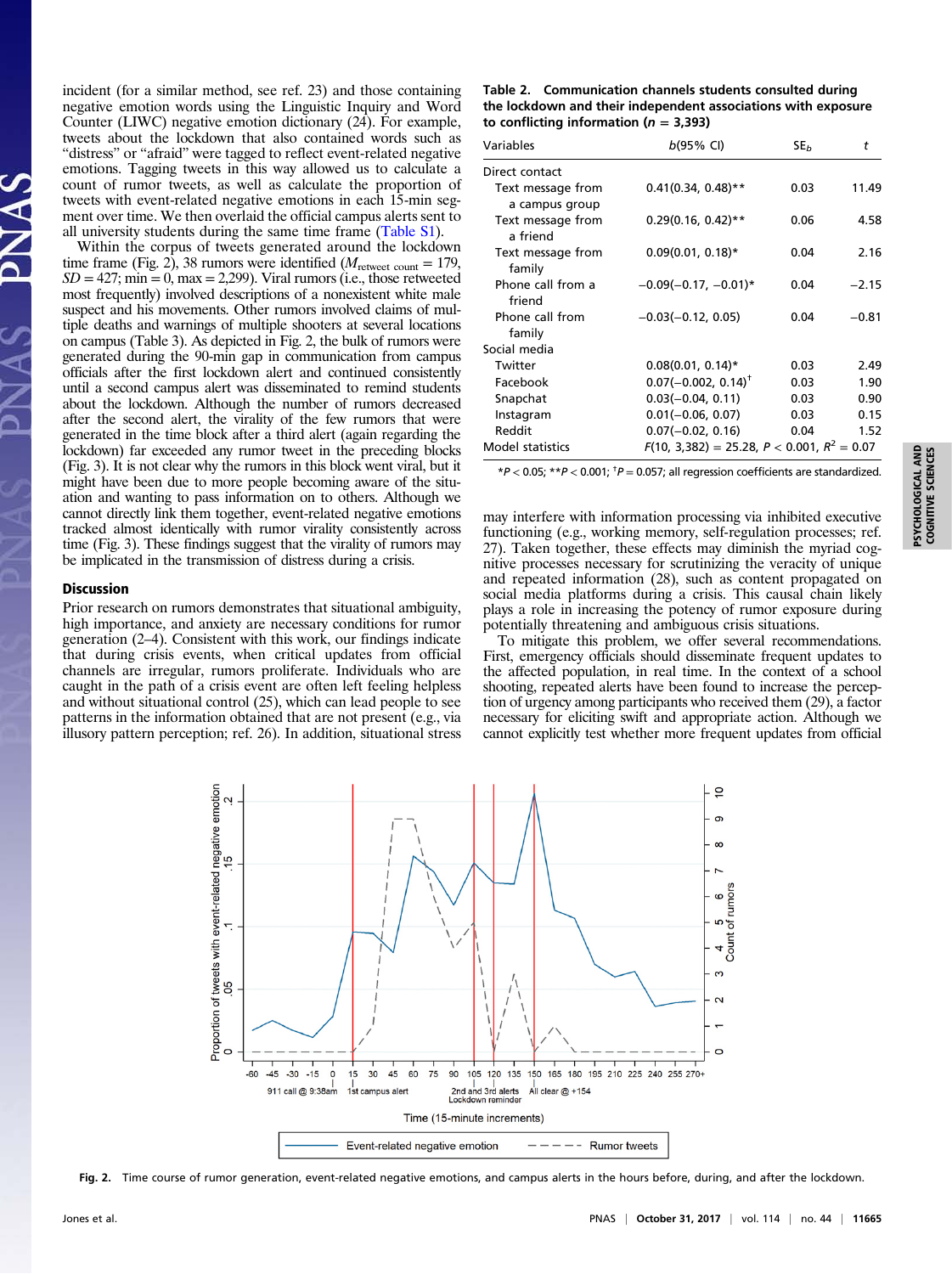

Fig. 3. Time course of rumor virality, event-related negative emotions, and campus alerts in the hours before, during, and after the lockdown.

channels would have mitigated rumors and distress using the data we collected, crisis communication scholars posit that regular communications from emergency management officials are essential for mitigating uncertainty and rumors after a crisis (30). For example, as part of their response to a mass shooting at a shopping mall in Munich, Germany, local police urged the public via press conferences and social media to resist speculation about the attack and directly addressed rumors on social media as they became aware of them (31). Despite false reports of additional shootings in the city and the overall lack of clarity about what was happening during the citywide lockdown, police chose to maintain transparency and constant contact with the public throughout the ordeal, a strategy likely appreciated by the public (32). Had the Munich police remained silent, however, the budding rumors about shootings in other city locations would have likely filled the information void. As communities learn to manage active shooter crises and other emergencies, crisis communications like those employed by the Munich police department will be prudent to put in place.

Second, critical updates disseminated to the public should include new information, when possible. However, when new information is not available, updates should be tailored to reduce situational uncertainty (33), thereby mitigating distress and rumors (30). Additionally, emergency management officials should attempt to counter the impact of rumors that arise during crisis situations by monitoring social media channels and encouraging individuals to keep a healthy skepticism about information coming from unofficial channels.

Furthermore, we believe the news media, which play a critical role in informing the public during crisis events (30), must share the responsibility for disseminating accurate information. The importance of this point is illustrated by the examples of conspiracy theories propagated on social media (and other channels) that resonate with individuals psychologically attuned to alternative narratives (34). Although seemingly benign, conspiracy theories can lead people to deny that acts of horror, like the 9/11 terrorist attacks and the Sandy Hook Elementary School massacre, occurred at all. Consequently, denial narratives born from inconsistencies in news reporting can directly and negatively impact the individuals in communities devastated by these events (35).

Although we examined the correlates of unofficial communicationchannel use in our analyses in study 1, we acknowledge the important role of official channel use during a crisis. Unfortunately, because 96% of respondents in our sample indicated consulting official channels, and roughly 92% indicated trusting these channels somewhat or strongly, the lack of variation precluded our ability to include these variables in our statistical models. Also, we are unable to determine whether participants actively sought—or

| Text of retweeted rumors                                                                                                                                              | No. retweets |
|-----------------------------------------------------------------------------------------------------------------------------------------------------------------------|--------------|
| Description of perpetrator(s)                                                                                                                                         |              |
| [user omitted] per scanner [university name omitted] suspects are male and female white<br>male approx 6 ft tall                                                      | 103          |
| [user omitted] [university omitted] shooting 2 victims per [university name omitted]<br>newsroom campus on lockdown shooter described as 6ft white male wearing black | 859          |
| [user omitted] police search for 6foot white male dressed in all black after two people<br>shot dead at [university name omitted]                                     | 1.096        |
| Warnings of multiple shooters and victims                                                                                                                             |              |
| [user omitted] multiple shooters on campus right now make sure to get into a safe place                                                                               | 9            |
| [user omitted] wtf multiple shooters people on stretchers 5 helicopters in the air im<br>literally so scared right now                                                | 9            |
| [user omitted] 2 confirmed victims down multiple shooters on the loose been almost<br>30 min still not caught                                                         | 15           |

#### Table 3. Example rumors and their virality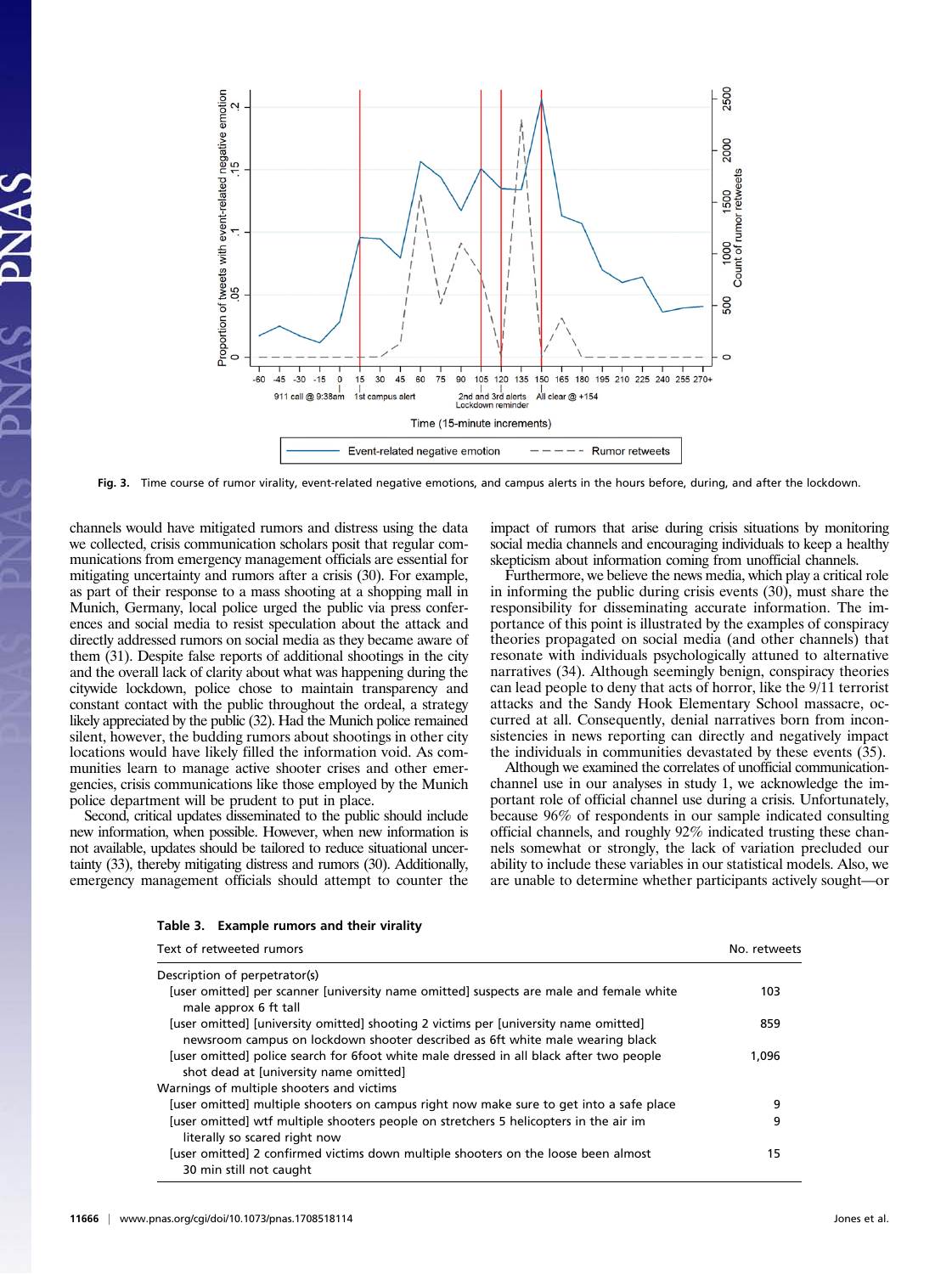were passively exposed to—information from different channels. During the lockdown, participants may have sought information (especially during the 90-min gap in communication from campus officials) by accessing news sites and social media, or they might have sent text messages to friends and family to see if they knew any details. However, students could have simultaneously received unsolicited messages via social media or text during this event, in which case their receipt of information could be considered passive. An additional limitation of study 1 was that data collection occurred retrospectively (albeit soon after the event), and we did not employ real-time data collection methods during the lockdown (e.g., ecological momentary assessment), which would have been valuable for assessing exposure to conflicting information and distress responses. To compensate for this, we collected archival Twitter data—before, during, and after the lockdown—from thousands of users in study 2, providing supplemental data that occurred in real time. This supplemental analysis of Twitter data fostered additional depth to our understanding of the crisis event we studied.

#### Conclusion

Exposure to rumors and conflicting information that arise out of the ambiguity of a crisis may have negative consequences for the people who receive and believe them. Moreover, the extent to which people trust the channels through which unofficial and conflicting information flow may exacerbate distress. Rumor generation during ambiguous crisis events is certain to continue. Therefore, social scientists should study the psychological impact of rumor exposure using methodological triangulation to understand the dynamic contextual features of and community responses to these events. Doing so will help to better elucidate the function and impact of crisis-related communications, or the lack thereof, on distress responses. Science on crisis communications and the media can be an ally in this challenging set of tasks.

#### Materials and Methods

#### Study 1.

Sample and procedures. Beginning 7 days after the campus shooting, undergraduate and graduate students were invited to complete an anonymous, internet-based survey via a system-wide email sent on the researchers' behalf by the university administration. The survey was fielded to all 40,339 students listed in the university system. A reminder email was sent out a week later to bolster student participation. Participants who clicked the link to the survey were presented with an initial screen indicating that the purpose of the survey was to study the impact of the campus shooting; informed consent was obtained from all individuals included in the study. Participants were asked to complete the survey without consulting others and were instructed to answer items as honestly as possible. Participants were also presented with contact information for the lead researchers and the campus counseling center and encouraged to call or visit the center if they felt a need to speak with someone about their feelings regarding the incident. Data were collected up to 29 days following the shooting, with the majority of responses (92%) collected within 16 days postevent. The participation rate was ~18% (n = 6,540). Of these, 3,890 (~60%) students reported having been in the lockdown; between 2,696 and 3,393 of these students had complete information on variables across analyses in study 1. Of the 3,051 students who provided ethnicity data, nearly 40% identified as European American, roughly 30% identified as Asian American, and 14% identified as Latino American; the remainder identified as multiracial/ethnic (8.6%), African American (2.7%), or other (6%). All procedures for this study were approved by the Institutional Review Board of the University of California, Irvine. Dependent variables.

Acute stress. Symptoms of acute stress were assessed using the Acute Stress Disorder Scale-5 (21), which is based on the Diagnostic and Statistical Manual of Mental Disorders, fifth edition (DSM-5; ref. 36). Respondents used a 5-point Likert-type scale ranging from 0 (not at all) to 4 (very much) to describe the extent to which they experienced each of 14 possible reactions "since the shooting and lockdown" (e.g., "Do you have distressing dreams about the lockdown/shooting?"). Responses were summed (range, 0–56) to create a continuous score for acute stress symptoms and to capture maximum variability in potential responses (37).

Conflicting information. Respondents were asked to indicate the extent to which they agreed with the statement. "I received conflicting information from different sources about the details of the shooting." Responses were measured on a 5-point Likert-type scale ranging from 0 (not at all) to 4 (a great deal). Because no valid information about the event was available to any students during the lockdown, this variable was used as a proxy for rumor exposure.

To validate this assumption, we examined responses to an open-ended survey item that asked "What particular parts of the event were most upsetting to you?" We used an R script to code each response for whether it mentioned the word "rumor." Those who mentioned rumors reported higher exposure to conflicting information (standardized  $b = 0.31$ ,  $SE = 0.04$ ,  $P < 0.001$ ). To further clarify what participants wrote about rumors, we examined the word pairs (i.e., bigram analysis) that occurred most commonly in the corpus of responses using a text analysis program called Meaning Extraction Helper (38). The four word pairs occurring most commonly were multiple shooter, rumor spread, rumor multiple, and rumor shooter. The words rumors and false information appeared in other responses with less frequency but were also present. Given that many respondents wrote at length, we also conducted a trigram analysis, which analyzes the most common occurrence of three words appearing together across responses. This analysis revealed that "rumor [of] multiple shooters" was the most common response.

#### Independent variables.

Traditional media and online news. On a 3-point Likert-type scale ( $0 = not$  at all,  $1 =$  some of the time,  $2 =$  most or all of the time), respondents indicated receiving critical updates from radio, television, and online news sites (e.g., CNN, New York Times, TMZ). Responses for each of these channels were dichotomously coded ( $0 = not at all$ ,  $1 = at least some of the time$ ). They were aggregated to form a count of traditional media/online news sites used (range, 0–3).

Direct contact from close others. On a 3-point Likert-type scale  $(0 = not at all,$ 1 = some of the time,  $2 =$  most or all of the time), respondents indicated whether they received critical updates from a group text message from a campus student organization, a text message from a friend, a text message from a family member, a phone call from a friend, and a phone call from a family member. Responses for each of these channels were dichotomously coded (0 = not at all, 1 = at least some of the time). They were aggregated to form a count of direct contact from close others (range, 0–5).

Social media. On a 3-point Likert-type scale  $(0 = not at all, 1 = some of the)$ time,  $2 = most$  or all of the time), respondents indicated whether they received critical updates from Twitter, Facebook, Snapchat, Reddit, and Instagram or some other platform not listed. Responses were dichotomously coded (0 = not at all, 1 = at least some of the time). They were aggregated to form a count of social media channels used (range, 0–5).

Channel trust. For each communication channel students reported using, they were asked to rate how much they trusted it for information about the shooting and lockdown. These ratings were reported on a 5-point Likert-type scale ranging from 1 (strongly distrust) to 5 (strongly trust). That is, if students reported using Twitter, they were asked to rate how much they trusted it for information and critical updates. Trust ratings were averaged across each communication channel category to create a composite of trust for traditional media and online news ( $\alpha = 0.90$ ), direct contact from close others ( $\alpha = 0.89$ ), and social media ( $\alpha = 0.90$ ), respectively.

#### Relevant covariates.

Prior school shooting experience. Respondents indicated whether or not they, or someone close to them, ever experienced a school shooting. A total of 16.11%  $(n = 611)$  reported previously having such an experience.

Prior trauma exposure. Respondents were asked whether they personally experienced a natural disaster (e.g., tornado, earthquake), community violence (e.g., shooting, civil unrest), combat during war, or any other form of violence before the shooting. Responses across these four items were summed and ranged from 0–4.

Affiliation with affected department. To capture psychological proximity to the department where the shooting took place, respondents reported their affiliation with the department. In all, 26.2% ( $n = 830$ ) indicated being affiliated with the department either by being a department major, minor, having taken classes in the department, or some other reason.

Lockdown event exposure. Respondents were asked to indicate whether they experienced each of 11 exposures to the lockdown (e.g., "I was in [building name omitted] when the shooting occurred"). Affirmative responses across these items were summed to create an index of event exposure. Responses ranged from 0 to 11 exposures.

Alone. Respondents indicated whether they were alone or with others during the lockdown. Responses were dummy coded such that if a student indicated being alone, he or she was coded with a 1.

Analytic strategy. Statistical analyses were conducted in Stata 14 (College Station, TX). A series of ordinary least-squares regression analyses were conducted to examine correlates of acute stress and exposure to conflicting information, respectively. Because a number of collective traumas were prominent in the media during data collection, we opted to control for survey completion week to account for the potential influence of these events on participant responses. We also included statistical controls for age and gender. Descriptive statistics for all model variables are reported in [Tables S2](http://www.pnas.org/lookup/suppl/doi:10.1073/pnas.1708518114/-/DCSupplemental/pnas.201708518SI.pdf?targetid=nameddest=ST2) and [S3.](http://www.pnas.org/lookup/suppl/doi:10.1073/pnas.1708518114/-/DCSupplemental/pnas.201708518SI.pdf?targetid=nameddest=ST3)

### Study 2.

Twitter user selection. There are several challenges associated with searching for tweets in a geographic area using the Twitter API. Although Twitter does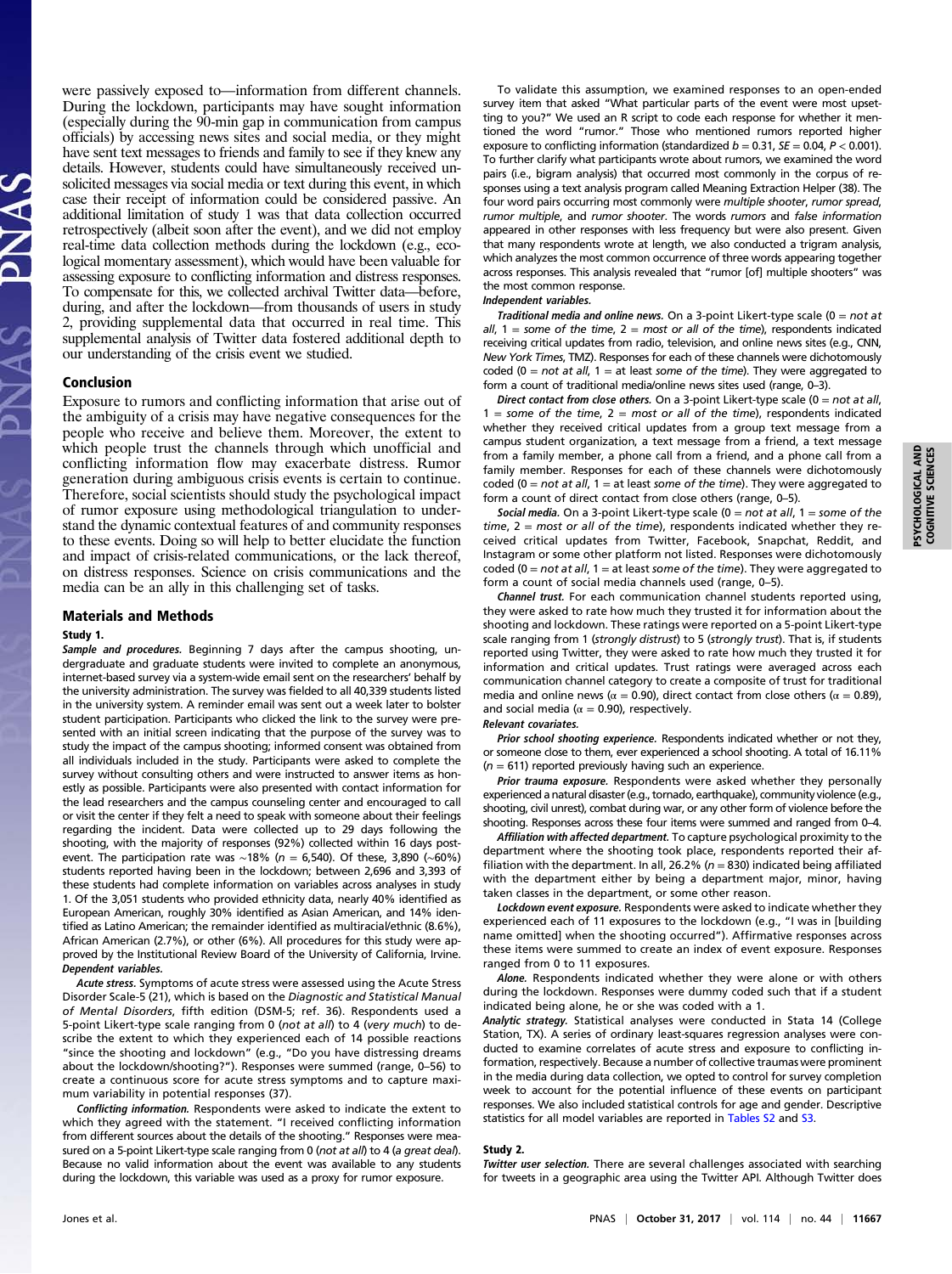allow for searching based on geographic coordinates (geotags), only 1–5% of tweets are geotagged. Moreover, it is not currently possible to perform searches for tweets generated more than 3 days before the date of the search. To circumvent these challenges in the context of a campus shooting, researchers have relied on downloading tweets directly from followers of a university's Twitter account; the efficacy of this technique for approximating users who are likely to be students affiliated with the university has been demonstrated across several incidents of campus violence (23). Thus, on the day of the shooting and lockdown, we used the twitteR package (39) for R (22) to connect to the Twitter API and download the list of the most recent 20,000 followers of (or subscribers to) the university's main Twitter account and 6,000 followers of the university's emergency management Twitter account.

We then removed users from this list based on the following criteria: non-English language account, private account (in which case tweets would not be publicly available), "verified" account (usually indicative of high-profile Twitter users or businesses), and accounts with more than 1,000 total tweets (to omit superusers). After employing these exclusion criteria, 13,000 user accounts were available from which to pull tweets. Approximately 2 weeks after the shooting and lockdown, we interfaced with the API and requested the most recent 200 tweets from each user in our trimmed list. Tweet processing. We downloaded nearly 2.3 million tweets. We then constrained our analysis to the time frame immediately around the lockdown: approximately 1 hour before the 911 call up until the end of the second hour after the all-clear. Within this 5-hour window of time, we captured 11,617 tweets from 2,863 users. After removing duplicate tweets, we were left with 7,824 tweets from 2,515 users. Measures.

Rumor tweets. All tweets generated in the time frame around the lockdown were manually coded for rumors. A coder was instructed to tag tweets in the sample that contained information that was not verified at the time of the lockdown. Given that virtually no information was available during the lockdown, aside from official reminders that the university was on lockdown, the task of identifying rumor tweets was relatively straightforward. In all, 38 tweets with rumors were identified.

Rumor virality. Every tweet downloaded via the Twitter API comes with a measure of how many times it was retweeted. This measure captures the virality of the tweet over its lifetime and is not tied to its virality at a given

- 1. Blair JP, Schweit KW (2014) A Study of Active Shooter Incidents in the United States Between 2000 and 2013 (US Department of Justice, Federal Bureau of Investigation, Washington, DC).
- 2. Allport GW, Postman L (1946) An analysis of rumor. Public Opin Q 10:501–517.
- 3. Festinger L, et al. (1948) A study of a rumor: Its origin and spread. Hum Relat 1:464–486.
- 4. Rosnow RL (1991) Inside rumor: A personal journey. Am Psychol 46:484–496.
- 5. Fitzhugh SM, Gibson CB, Spiro ES, Butts CT (2016) Spatio-temporal filtering techniques for the detection of disaster-related communication. Soc Sci Res 59:137–154.
- 6. Starbird K, Maddock J, Orand M, Achterman P, Mason RM (2014) Rumors, false flags, and digital vigilantes: Misinformation on Twitter after the 2013 Boston Marathon bombing. iConference 2014 Proceedings (iSchools, Grandville, MI), pp 654–662.
- 7. Taha SA, Matheson K, Anisman H (2014) H1N1 was not all that scary: Uncertainty and stressor appraisals predict anxiety related to a coming viral threat. Stress Health 30:149–157.
- 8. Seeger MW, Vennette S, Ulmer RR (2002) Media use, information seeking, and reported needs in post crisis contexts. Communication and Terrorism: Public and Media
- Responses to 9/11, ed Greenberg BS (Hampton, Cresskill, NJ), pp 53–74. 9. Ball-Rokeach SJ, DeFleur ML (1976) A dependency model of mass-media effects.
- Communic Res 3:3–21.
- 10. Chen CY, Hong RY (2010) Intolerance of uncertainty moderates the relation between negative life events and anxiety. Pers Individ Dif 49:49-53.
- 11. Mazer JP, et al. (2015) Communication in the face of a school crisis: Examining the volume and content of social media mentions during active shooter incidents. Comput Human Behav 53:238–248.
- 12. Palen L, Anderson KM (2016) Crisis informatics–New data for extraordinary times. Science 353:224–225.
- 13. Palen L, Liu SB (2007) Citizen communications in crisis: Anticipating a future of ICTsupported public participation. Proceedings of the SIGCHI Conference on Human Factors in Computing Systems (ACM, New York), pp 727–736.
- 14. Hughes AL, Palen L (2009) Twitter adoption and use in mass convergence and emergency events. Int J Emerg Manag 6:248–260.
- 15. Spiro ES, et al. (2012) Rumoring during extreme events: A case study of Deepwater Horizon 2010. Proceedings of the ACM Web Science 2012 Conference (ACM, New York), pp 275–283.
- 16. Jones NM, Garfin DR, Holman EA, Silver RC (2016) Media use and exposure to graphic content in the week following the Boston Marathon bombings. Am J Community Psychol 58:47–59.
- 17. Rosnow RL, Yost JH, Esposito JL (1986) Belief in rumor and likelihood of rumor transmission. Lang Commun 6:189–194.
- 18. Holman EA, Garfin DR, Silver RC (2014) Media's role in broadcasting acute stress following the Boston Marathon bombings. Proc Natl Acad Sci USA 111:93-98.
- 19. Silver RC, et al. (2013) Mental- and physical-health effects of acute exposure to media images of the September 11, 2001, attacks and the Iraq War. Psychol Sci 24:1623-1634.
- 20. Schlenger WE, et al. (2002) Psychological reactions to terrorist attacks: Findings from the national study of Americans' reactions to September 11. JAMA 288:581–588.

time point (e.g., during the lockdown). However, given the targeted nature of this event, virality was likely isolated to the lockdown as there would be no need to retweet any rumors about the lockdown after the all-clear.

Event-related negative emotion. We analyzed the linguistic content of each tweet using a custom R script that tallied the frequency with which words used in each tweet match words from the LIWC software's negative emotion dictionary (24). Similar to prior research (23), we also employed an R script that used a 17-item custom word list to automatically identify and tag tweets about the shooting and lockdown. This list included context-specific words (e.g., lockdown, #[university name]strong, #prayfor[university name]) to bolster the script's efficacy in identifying lockdown-related tweets. Tweets containing at least one negative emotion word and one word referencing the event were coded with a 1 (all others coded with 0).

Analytic strategy. Data were imported into Stata 14 (College Station, TX) from R (22), and tweets were combined into 15-min blocks across time. The proportion of tweets with event-related negative emotion expression in each 15-min block was calculated. We also calculated the quantity and virality (via retweet counts) of rumor tweets in each block, respectively. Event-related negative emotion expression was plotted across time, and rumor generation count and rumor virality were overlaid, respectively, in two graphs (Figs. 2 and 3).

Note: The university that allowed authors access to the students who served as subjects in study 1 did so with the proviso that the institution under study would not be revealed. Although data were collected anonymously, the identity of the institution and affected department are easily accessible in both the questions asked on the survey as well as in responses provided by subjects. Therefore, we are not allowed to release these data publicly. The affected institution is also clearly identifiable in the tweets analyzed in study 2. Although data cannot be posted publicly, we would be willing to make available to interested readers carefully redacted documentation and data files upon request.

ACKNOWLEDGMENTS. We thank Maryann J. Gray, E. Alison Holman, and Dana Rose Garfin for their valuable input at the onset of study 1 and Carly Steinberger for her efforts coding tweets in study 2. We also thank Azim Shariff for his comments on an earlier version of this paper.

- 21. Bryant RA (2016) Acute Stress Disorder: What It Is and How to Treat It (Guilford, New York).
- 22. R Core Team (2016) R: A Language and Environment for Statistical Computing (R Foundation for Statistical Computing, Vienna), Version 3.4.1.
- 23. Jones NM, Wojcik SP, Sweeting J, Silver RC (2016) Tweeting negative emotion: An investigation of Twitter data in the aftermath of violence on college campuses. Psychol Methods 21:526–541.
- 24. Tausczik YR, Pennebaker JW (2010) The psychological meaning of words: LIWC and computerized text analysis methods. J Lang Soc Psychol 29:24–54.
- 25. Janoff-Bulman R (1992) Shattered Assumptions: Towards a New Psychology of Trauma (The Free Press, New York).
- 26. Whitson JA, Galinsky AD (2008) Lacking control increases illusory pattern perception. Science 322:115–117.
- 27. Henderson RK, Snyder HR, Gupta T, Banich MT (2012) When does stress help or harm? The effects of stress controllability and subjective stress response on Stroop performance. Front Psychol 3:179.
- 28. Lewandowsky S, Ecker UKH, Seifert CM, Schwarz N, Cook J (2012) Misinformation and its correction: Continued influence and successful debiasing. Psychol Sci Public Interest 13:106–131.
- 29. Stephens KK, Barrett AK, Mahometa MJ (2013) Organizational communication in emergencies: Using multiple channels and sources to combat noise and capture attention. Hum Commun Res 39:230–251.
- 30. Seeger MW, Sellnow TL, Ulmer RR (2003) Communication and Organizational Crisis (Praeger, Westport, CT).
- 31. Shuster S (2016) Munich police face questions over false tweets during shooting. Available at [time.com/4421410/munich-shooting-germany-terrorism-tweets/](http://time.com/4421410/munich-shooting-germany-terrorism-tweets/). Accessed March 13, 2017.
- 32. Fischhoff B (2011) Communicating about the risks of terrorism (or anything else). Am Psychol 66:520–531.
- 33. Reynolds B, Seeger MW (2005) Crisis and emergency risk communication as an integrative model. J Health Commun 10:43–55.
- 34. Del Vicario M, et al. (2016) The spreading of misinformation online. Proc Natl Acad Sci USA 113:554–559.
- 35. Wendling M (2017) Sandy Hook to Trump: 'Help us stop conspiracy theorists'. Available at [www.bbc.com/news/blogs-trending-39194035](http://www.bbc.com/news/blogs-trending-39194035). Accessed May 2, 2017.
- 36. American Psychiatric Association (2013) Diagnostic and Statistical Manual of Mental Disorders (American Psychiatric Association, Washington, DC), 5th Ed.
- 37. MacCallum RC, Zhang S, Preacher KJ, Rucker DD (2002) On the practice of dichotomization of quantitative variables. Psychol Methods 7:19–40.
- 38. Boyd RL (2017) MEH: Meaning Extraction Helper [Software] Version 1.4.15. Available at [meh.ryanb.cc.](http://meh.ryanb.cc) Accessed August 16, 2017.
- 39. Gentry J (2015) twitteR: R Based Twitter Client. Available at [https://cran.r-project.org/](https://cran.r-project.org/web/packages/twitteR/twitteR.pdf) [web/packages/twitteR/twitteR.pdf](https://cran.r-project.org/web/packages/twitteR/twitteR.pdf). Accessed September 27, 2016.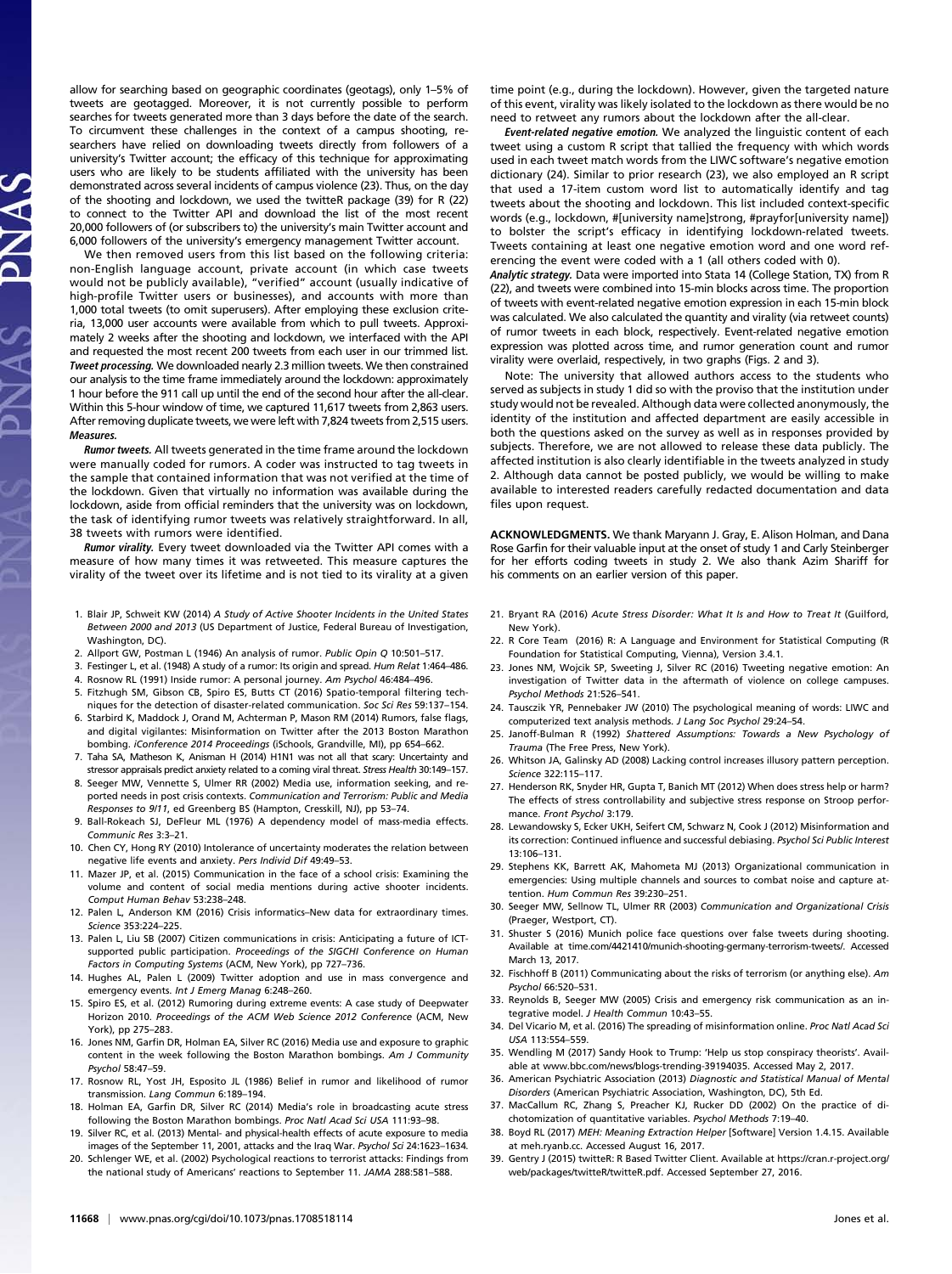# Supporting Information

# Jones et al. 10.1073/pnas.1708518114

### Table S1. Official alerts sent via text message and Twitter during the lockdown

| Message no. | Content                                                                                                                                      | Time, UTC |
|-------------|----------------------------------------------------------------------------------------------------------------------------------------------|-----------|
| 1           | Police Activity vic[inity of] [BUILDING NAME]. Avoid area until further notice.                                                              | 16:49     |
| 2           | Shooting at [BUILDING NAME]. Go to secure location and deny entry (lockdown) now!                                                            | 16:53     |
| 3           | Follow up: Shooting. Lock down continues for entire campus. Regardless of location on<br>campus go to secure Msg 1 of 2                      | 18:26     |
| 4           | location and deny entry, (lockdown) now! More information once available. Msq 2 of 2                                                         | 18:26     |
| 5           | Lock down continues. Do not go outside unless instructed by [CAMPUS POLICE]. Do not<br>come to campus. If outside, go indoors and lock down. | 18:42     |
| 6           | Lockdown lifted. All Clear. Check [web address omitted]                                                                                      | 19:19     |

UTC, coordinated universal time.

PNAS PNAS

| Variables                                                | м     | SD    | $\%$ | Min | Max |
|----------------------------------------------------------|-------|-------|------|-----|-----|
| Acute stress                                             | 10.57 | 10.11 |      | 0   | 56  |
| Conflicting information exposure                         | 3.37  | 0.94  |      | 0   | 4   |
| Traditional media count                                  | 1.53  | 0.79  |      | 0   | 3   |
| Direct contact from friends/family count                 | 3.22  | 1.41  |      | 0   | 5   |
| Social media count*                                      | 1.90  | 1.25  |      | 0   | 5   |
| Trust in traditional media <sup>†</sup>                  | 4.03  | 0.84  |      | 1   | 5   |
| Trust in direct contact from friends/family <sup>T</sup> | 3.73  | 0.85  |      |     | 5   |
| Trust in social media*                                   | 3.29  | 0.91  |      |     | 5   |
| Covariates and sample characteristics                    |       |       |      |     |     |
| Age                                                      | 22.43 | 5.05  |      | 18  | 68  |
| Survey completion week                                   | 1.88  | 0.71  |      | 1   | 4   |
| Prior trauma exposure                                    | 1.06  | 0.88  |      | 0   | 4   |
| Lockdown event exposure                                  | 2.60  | 1.43  |      | 0   | 9   |
| Prior school shooting exposure                           |       |       | 16   |     |     |
| Alone during lockdown                                    |       |       | 11   |     |     |
| Department affiliation                                   |       |       | 26   |     |     |
| Gender                                                   |       |       |      |     |     |
| Female                                                   |       |       | 67   |     |     |
| Male                                                     |       |       | 32   |     |     |
| Other                                                    |       |       | 1    |     |     |

|  | Table S2. Descriptive statistics for all variables of interest ( $n = 3,162$ ) |  |  |  |
|--|--------------------------------------------------------------------------------|--|--|--|
|--|--------------------------------------------------------------------------------|--|--|--|

\*In model 2, complete data were available for 2,696 participants. Mean social media use was 2.22 (*SD* = 1.07); mean social media trust was 3.29 (*SD* = 0.91).<br><sup>†</sup>Sample size varies due to missing data.